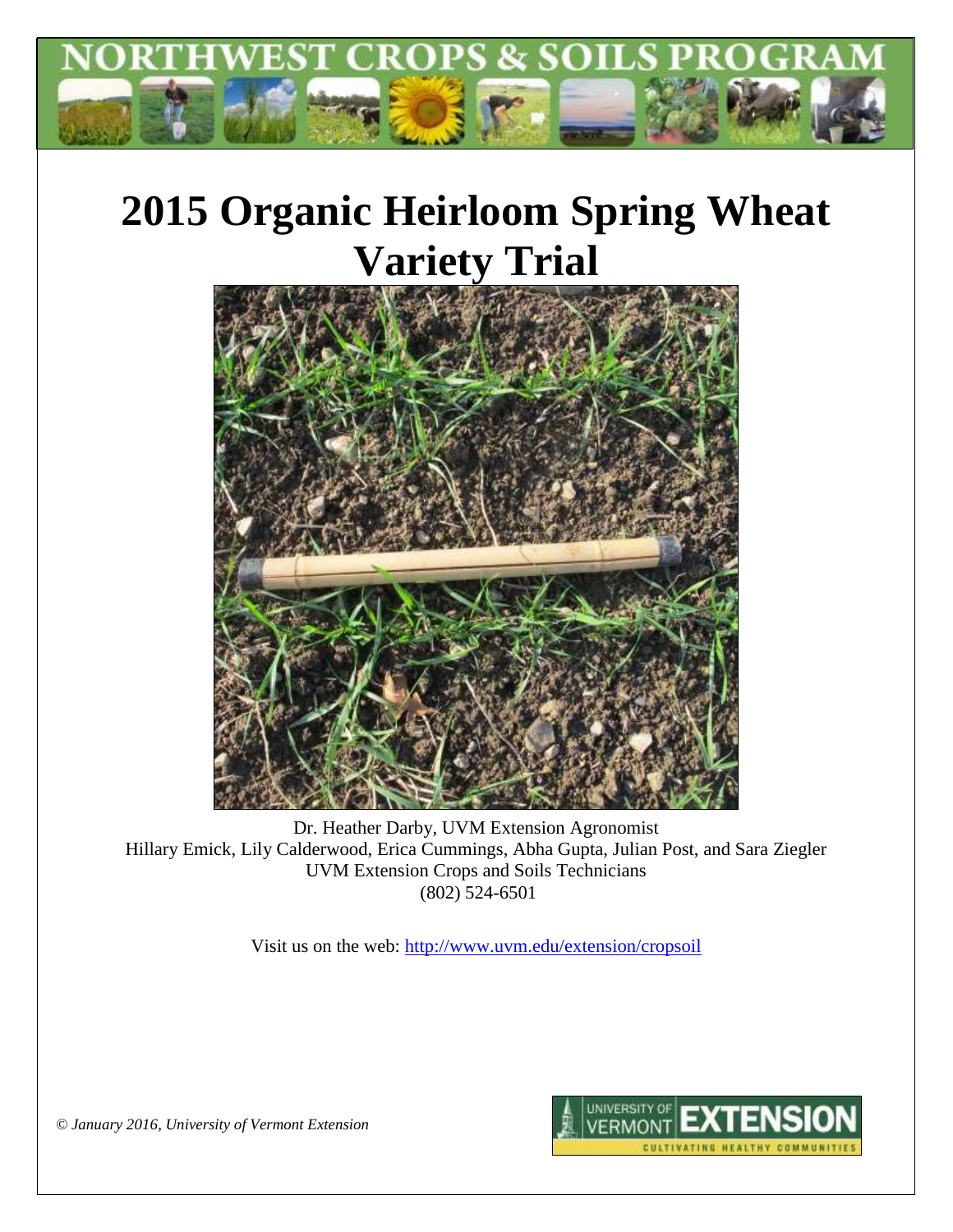#### **2015 ORGANIC HEIRLOOM SPRING WHEAT VARIETY TRIAL**

Dr. Heather Darby, University of Vermont Extension [Heather.Darby\[at\]uvm.edu](mailto:Heather.Darby@uvm.edu)

University of Vermont Extension began its heirloom spring wheat trials in 2007 to determine whether heirloom varieties developed before 1950 could thrive in Vermont's climate. Many consumers are interested in heirloom wheat for flavor, perceived health benefits or its history, while many farmers are interested in heirloom wheat because it may have superior genetics better adapted to the challenging growing conditions in the Northeast. Production of heirloom wheat may also provide a farmer with a value added market with increased returns. This variety trial was established to determine heirloom spring wheat varieties that are suitable for production in Vermont's growing conditions. These projects were funded through the UNFI Foundation that has set a priority to **protect the biodiversity** of our seed supply and the stewardship of genetic resources of organic seed.

## **MATERIALS AND METHODS**

In April 2015, heirloom spring wheat variety trials were established at Borderview Research Farm in Alburgh, Vermont. The experimental plot design was a randomized block design with four replications. The seedbed was prepared by conventional tillage methods. All plots were managed with practices similar to those used by producers in the surrounding areas (Table 1). The previous crop was summer annual forages. The field was disked and spike tooth harrowed prior to planting. Plots were seeded with a Great Plains Cone Seeder on 19-Apr at a seeding rate of 350 live seeds per square meter. The varieties of heirloom spring wheat grown, and their origin, pedigree, and release date are listed in Table 2.

| <b>Trial information</b>        | Heirloom spring wheat variety trial         |  |  |
|---------------------------------|---------------------------------------------|--|--|
|                                 | Alburgh, VT                                 |  |  |
| Location                        | Borderview Research Farm                    |  |  |
| Soil type                       | Benson rocky silt loam                      |  |  |
| <b>Previous crop</b>            | Summer annuals                              |  |  |
| Seeding rate (seeds $m^{2-1}$ ) | 350                                         |  |  |
| <b>Replicates</b>               | 4                                           |  |  |
| <b>Planting date</b>            | $19-Apr$                                    |  |  |
| <b>Harvest date</b>             | $5-Aug$                                     |  |  |
| Harvest area (ft)               | 5 x 20                                      |  |  |
| Tillage operations              | Fall plow, spring disk & spike tooth harrow |  |  |

**Table 1. General plot management of the heirloom spring wheat variety trial, 2015.**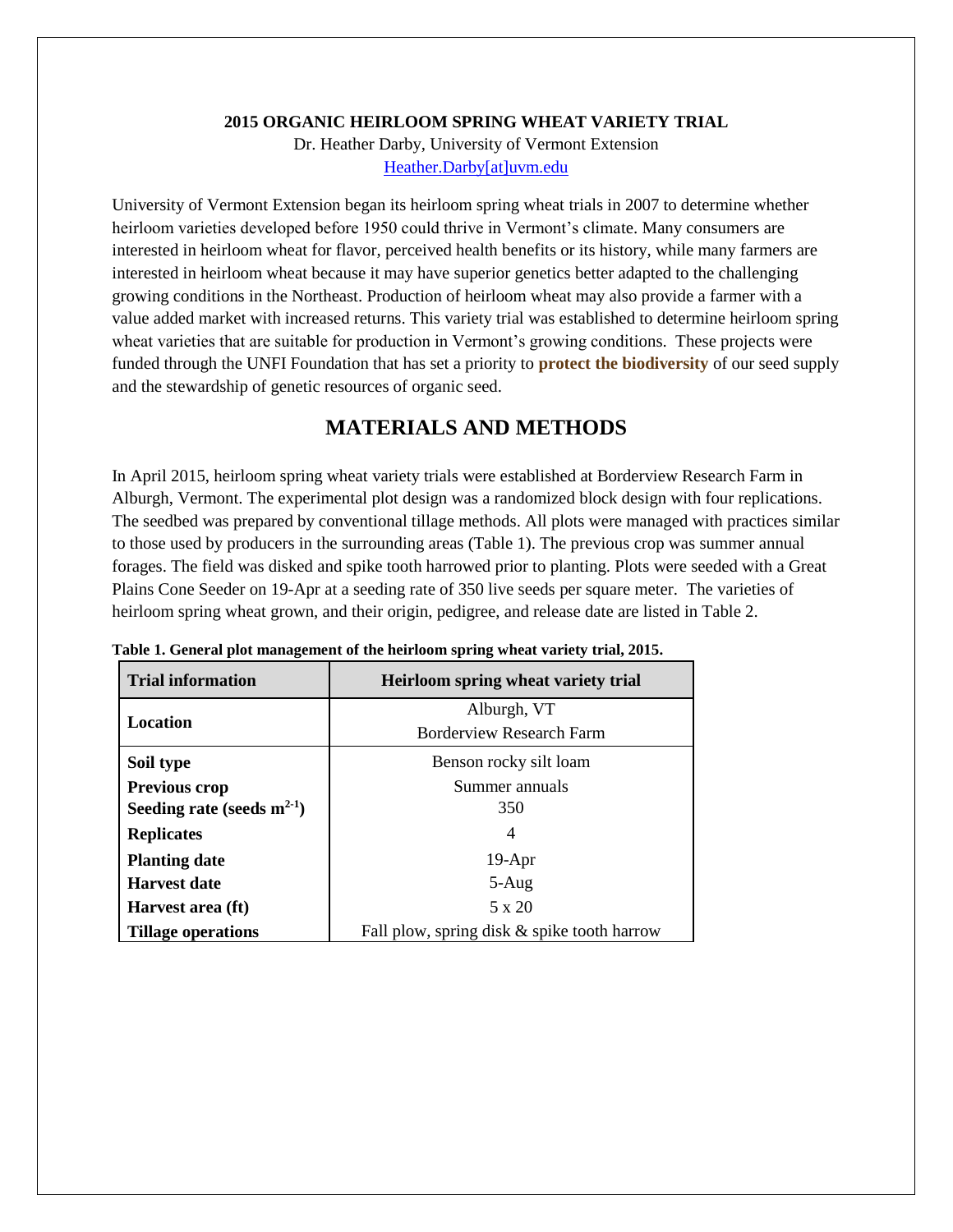| <b>Variety</b>   | Developed in    | Pedigree                                | <b>Release date</b> |
|------------------|-----------------|-----------------------------------------|---------------------|
| <b>AC</b> Barrie | Sask. Canada    | Neepawa/Columbus//BW90                  | 1996                |
| Ceres 05         | North Dakota    | Marquis/Kota                            | 1926                |
| Champlain        | Vermont         | <b>Black Sea/Golden Drop</b>            | 1870                |
| Defiance         | Vermont         | Golden Drop/White Hamburg               | 1878                |
| Hope             | South Dakota    | Yaroslav emmer/Marquis                  | 1927                |
| Komar            | North Dakota    | Marquis/Kota; Sister selection of Ceres | 1930                |
| Ladoga           | Leningrad, Rus. |                                         | 1916                |
| Marquis          | Ont. Canada     | Hard Red Calcutta/Red Fife              | 1910                |
| Mida 05          | North Dakota    | Mercury//Ceres/Double Cross             | 1944                |
| Mida 06          | North Dakota    | Mercury//Ceres/Double Cross             | 1944                |
| Red Bobs         | Sask. Canada    | Selection from fields of Bobs           | 1926                |
| Red Fife         | Canada          |                                         | 1860                |
| Reliance         | Oregon          | Kanred/Marquis                          | 1926                |
| Scarlett         | Washington      | Too many to list                        | 1998                |
| Spinkcota        | Washington      | Preston sel./red durum//Preston sel.    | 1944                |
| Supreme          | Sask. Canada    | <b>Selection from Red Bobs</b>          | 1922                |
| Surprise         | Vermont         | Chile Club/Michigan Club                | 1909                |
| Thatcher         | Minnesota       | Marquis/Ilumillo//Marquis/Kanred        | 1934                |

**Table 2. Varietal information of the heirloom spring wheat, 2015.**

Populations were measured on 14-May by taking three 12-inch plant counts per plot. Plots were harvested with an Almaco SPC50 small plot combine on 5-Aug. The harvest area was 5' x 20'. Grain moisture, test weight, and yield were determined at harvest. Per acre yields were calculated and normalized to 13.5% so varieties could be compared. Seed was cleaned with a small Clipper M2B cleaner (A.T. Ferrell, Bluffton, IN) and a subsample was collected to determine quality characteristics. Samples were ground using the Perten LM3100 Laboratory Mill. Flour was analyzed for protein content using the Perten Inframatic 8600 Flour Analyzer. Crude protein was adjusted to 12% and 14% moisture content for comparison between varieties with different flour moisture. Most commercial mills target 12-15% protein content. Falling number was measured (AACC Method 56-81B, AACC Intl., 2000) on the Perten FN 1500 Falling Number Machine. The falling number is related to the level of sprout damage in the grain. It is determined by the time it takes, in seconds, for a stirrer to fall through a slurry of flour and water to the bottom of a test-tube. Falling numbers greater than 350 indicate low enzymatic activity and sound quality wheat. A falling number lower than 200 indicates high enzymatic activity and poor quality wheat. Deoxynivalenol (DON), a vomitoxin, was analyzed using Veratox DON 5/5 Quantitative test from the NEOGEN Corp. This test has a detection range of 0.5 to 5 ppm. Samples with DON values greater than 1 ppm are considered unsuitable for human consumption.

All data were analyzed using a mixed model analysis where replicates were considered random effects. The LSD procedure was used to separate seeding rate means when the F-test was significant (P< 0.10).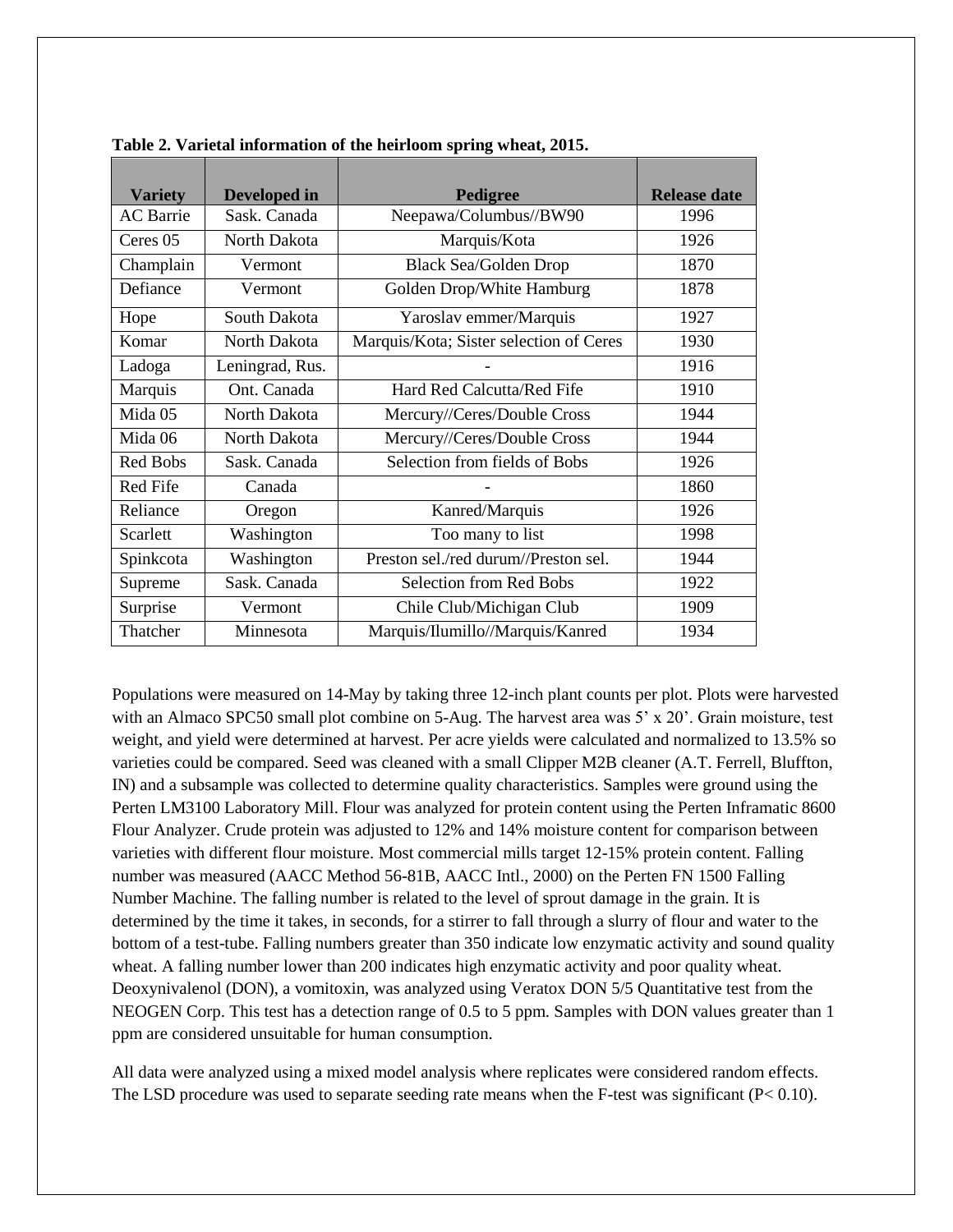Variations in yield and quality can occur because of variations in genetics, soil, weather and other growing conditions. Statistical analysis makes it possible to determine whether a difference among varieties is real or whether it might have occurred due to other variations in the field. At the bottom of each table, a LSD value is presented for each variable (e.g. yield). Least Significant Differences at the 10% level of probability are shown. Where the difference between two varieties within a column is equal to or greater than the LSD value at the bottom of the column, you can be sure in 9 out of 10 chances that there is a real difference between the two varieties. In the example below, variety A is significantly different from variety C, but not from variety B. The difference between A and B is equal to 725, which is less than the LSD value of 889. This means that these varieties did not differ in yield. The difference

between A and C is equal to 1454, which is greater than the LSD value of 889. This means that the yields of these varieties were significantly different from one another. The asterisk indicates that variety B was not significantly lower than the top yielding variety.

| <b>Variety</b> | Yield |
|----------------|-------|
| A              | 3161  |
| B              | 3886* |
| C              | 4615* |
| <b>LSD</b>     | 889   |

### **RESULTS**

Seasonal precipitation and temperatures were recorded with a Davis Instruments Vantage Pro2 with Weatherlink data logger on site in Alburgh, VT (Table 3). Alburgh experienced near average temperatures for all months except May, which was 5.5 degrees above the 30 year average. Alburgh received below average rainfall during the spring wheat growing season, totaling 8 inches below the 30 year average. However, above average rainfall occurred throughout the month of June. From April to August there was an accumulation of 4591 Growing Degree Days (GDDs) in Alburgh, VT, which is 100 GDDs higher than the 30 year average.

| Table 3. Temperature and precipitation summary for Alburgh, VT, 2015. |  |  |
|-----------------------------------------------------------------------|--|--|
|                                                                       |  |  |

| Alburgh, VT                   | Apr     | <b>May</b> | Jun    | <b>Jul</b> | Aug     |
|-------------------------------|---------|------------|--------|------------|---------|
| Average Temperature (F)       | 43.4    | 61.9       | 63.1   | 70.0       | 69.7    |
| Departure from Normal         | $-1.4$  | 5.5        | $-2.7$ | $-0.6$     | 0.9     |
|                               |         |            |        |            |         |
| Precipitation (inches)        | 0.09    | 1.94       | 6.42   | 1.45       | 0.00    |
| Departure from Normal         | $-2.73$ | $-1.51$    | 2.73   | $-2.70$    | $-3.91$ |
|                               |         |            |        |            |         |
| Growing Degree Days (base 32) | 352     | 930        | 938    | 1188       | 1184    |
| Departure from Normal         | $-32$   | 174        | $-76$  | $-10$      | 45      |

Based on weather data from Davis Instruments Vantage Pro2 with Weatherlink data logger. Historical averages for 30 years of NOAA data (1981-2010) from Burlington, VT.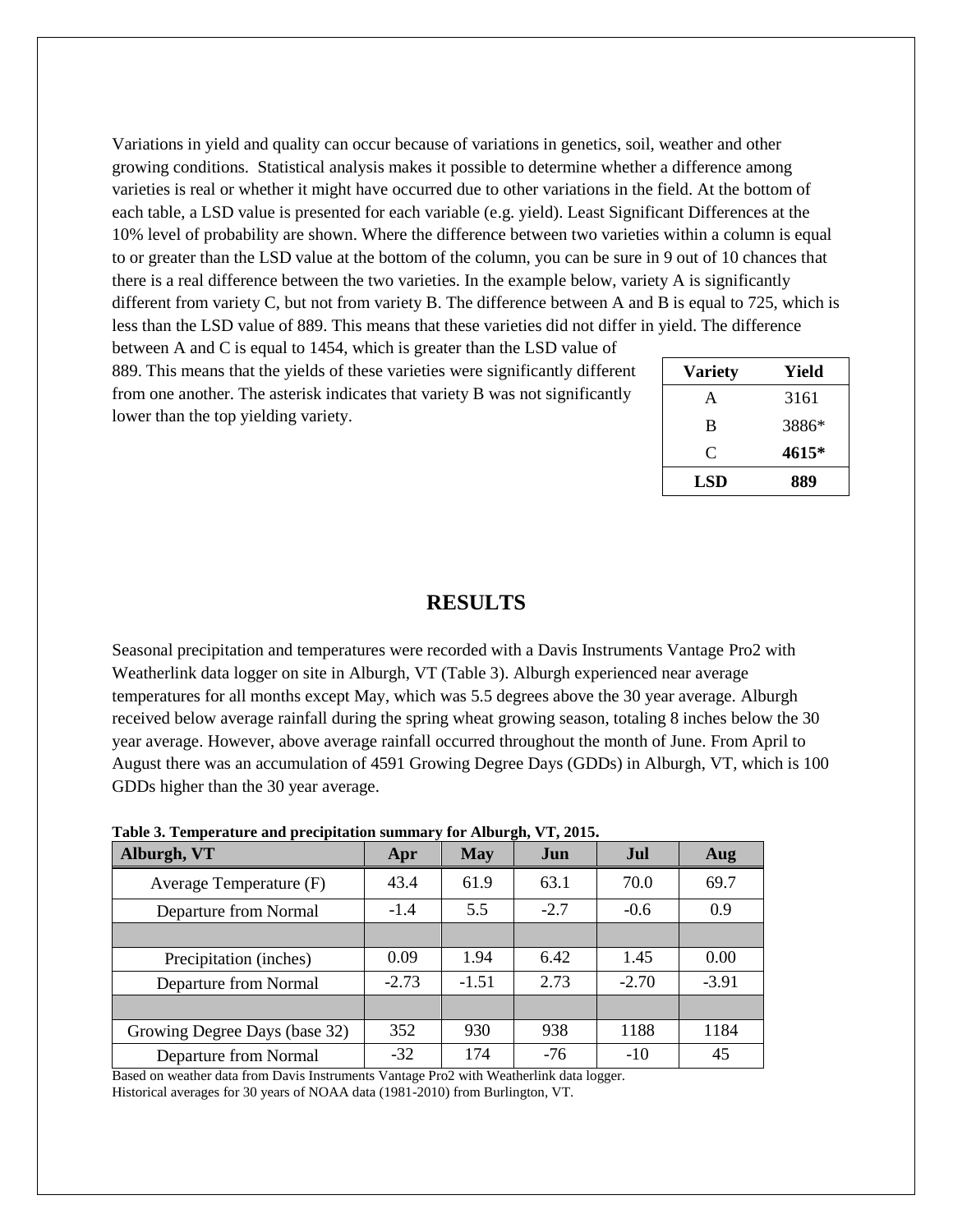#### **Wheat Yield and Quality**

| <b>Variety</b>   | <b>Flowering</b><br>date | Height  | Lodging       | <b>Yield at</b><br>13.5%      | <b>Moisture</b> | <b>Test</b><br>weight            |
|------------------|--------------------------|---------|---------------|-------------------------------|-----------------|----------------------------------|
|                  |                          |         |               | moisture                      |                 |                                  |
|                  | <b>Date</b>              | in      | $\frac{0}{0}$ | $\text{lbs}$ ac <sup>-1</sup> | $\frac{0}{0}$   | $\mathbf{lbs}\,\mathbf{bu}^{-1}$ |
| <b>AC</b> Barrie | $25$ -Jun $\overline{ }$ | $44.6*$ | $\bf{0}$      | 957                           | 15.7            | $55.0*$                          |
| Ceres 05         | $24-J$ un                | $43.1*$ | $\bf{0}$      | 1480*                         | $14.7*$         | $56.3*$                          |
| Champlain        | $29-J$ un                | $45.2*$ | $\bf{0}$      | 1584*                         | 17.6            | 51.8                             |
| Defiance         | $27 - Jun$               | $46.4*$ | $\bf{0}$      | 1473*                         | $14.9*$         | $56.0*$                          |
| Hope             | $25$ -Jun $*$            | $45.9*$ | 1.25          | $1734*$                       | 15.6            | $55.3*$                          |
| Komar            | $26$ -Jun $*$            | 42.2    | $\bf{0}$      | 1198                          | 17.2            | 53.3                             |
| Ladoga           | $27 - Jun$               | 48.3    | $\bf{0}$      | 2183                          | $13.7*$         | $55.4*$                          |
| Marquis          | $25$ -Jun $*$            | $46.7*$ | $\bf{0}$      | $1635*$                       | $14.4*$         | $55.6*$                          |
| Mida 05          | $24-J$ un                | 42.4    | $\bf{0}$      | $1657*$                       | $14.7*$         | $55.5*$                          |
| Mida 06          | $25$ -Jun $*$            | $44.9*$ | $\bf{0}$      | 1438                          | 16.9            | $53.5*$                          |
| Red Bobs         | $24-J$ un                | 42.2    | $\bf{0}$      | 1415                          | $13.7*$         | $56.3*$                          |
| Red Fife         | $27 - Jun$               | $46.1*$ | $\bf{0}$      | 1706*                         | 19.2            | 52.3                             |
| Reliance         | $25$ -Jun $*$            | $43.2*$ | $\bf{0}$      | 1070                          | $14.0*$         | $56.1*$                          |
| Scarlett         | $25$ -Jun $*$            | $48.0*$ | 2.5           | 1393                          | $14.4*$         | 53.0                             |
| Spinkcota        | $24-J$ un                | $44.0*$ | $\bf{0}$      | 1830*                         | 17.1            | $55.6*$                          |
| Supreme          | $25$ -Jun $*$            | $45.3*$ | $\bf{0}$      | 1735*                         | 13.1            | 56.5                             |
| Surprise         | $24-J$ un                | $46.9*$ | $\bf{0}$      | 1475*                         | $14.4*$         | $55.0*$                          |
| Thatcher         | $28 - Jun$               | $45.5*$ | $\bf{0}$      | 1398                          | 18.8            | 50.4                             |
| <b>LSD</b>       | 3 days                   | 5.8     | 1.6           | 730                           | 1.9             | 3                                |
| Trial mean       | $25 - Jun$               | 45.1    | 0.2           | 1520                          | 15.6            | 54.6                             |

|  | Table 4: Growth and harvest characteristics of heirloom spring wheat for Alburgh, VT, 2015. |  |  |  |
|--|---------------------------------------------------------------------------------------------|--|--|--|
|  |                                                                                             |  |  |  |

\*Treatments that did not perform significantly lower than the top-performing treatment in a particular column are indicated with an asterisk.

Treatments indicated in **bold** had the top observed performance in a particular column.

During the 2015 growing season, many observations and measurements were recorded on heirloom spring wheat development. The flowering date was recorded when at least 50% of the plot was in bloom for each of the varieties (Table 4). Five of the eighteen heirloom spring wheat varieties were flowering by 24-Jun and all varieties were flowering by 29-Jun at the latest.

Plant heights were measured on 28-Jul. The average height was 45.1 inches (Table 4). Taller plants are generally desired for their ability to shade out competing weeds. However, tall wheat may be prone to lodging depending on many factors such as stalk strength and over-fertilization. A visual estimation of lodging (%) was performed on 28-Jul. Lodging is defined as the collapse of top heavy plants, particularly grain crops because of excess growth or beating by rain. If lodging was present, its severity was recorded based on a 1 to 5 scale with 1 indicating the entire plot could be harvested with the plot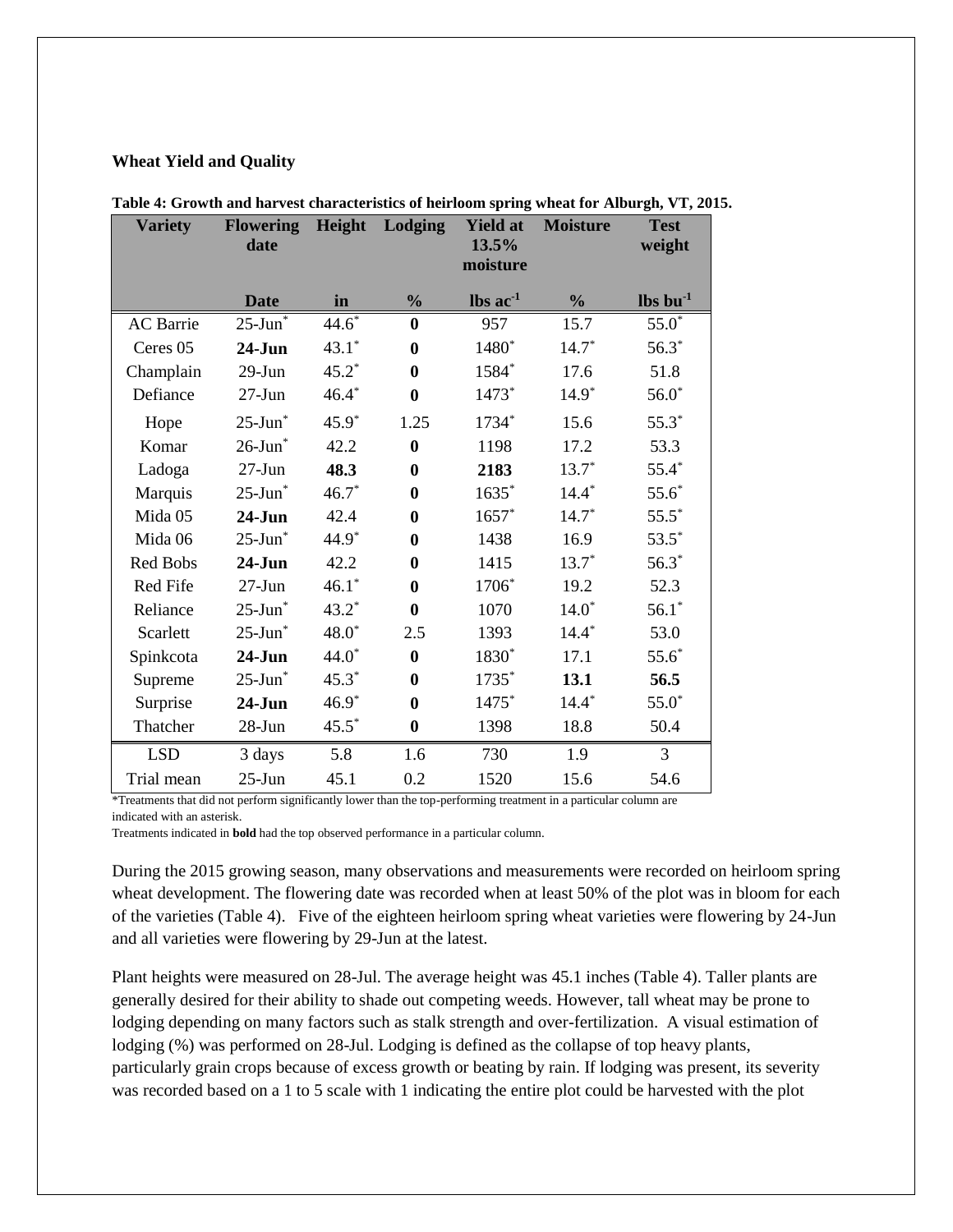combine and 5 signifying that none of the plot could be harvested. Very little lodging was observed in the 2015 trial. Only two varieties (Hope and Scarlett) exhibited lodging. Of those, each only exhibited lodging on one out of the four replicates and the severity was considered low.

Insect and disease scouting was conducted on 19-Jun (data not shown). Research technicians looked for the presence of a variety of foliar diseases, including loose smut, powdery mildew, and *Fusarium* head blight (FHB), as well as the presence of mites or insects and evidence of pest damage.

Thrips are small insects with fringed wings that feed on a variety of plants by puncturing the cells and sucking up the contents. Damage caused by thrips includes discoloration and leaf scarring, reduced growth of the plant, and they can also act as a disease vector. Thrips were prevalent and observed on all varieties and in more than 75% of plots.

Mites were observed on three varieties, Hope, Scarlett, and Surprise. In each case, mites were only observed on one of the four replicate plots. Mites are very small arthopods that feed on the sap of leaves of wheat and other grain crops. Leaves affected by mites may appear yellowish or silvery in early stages of infestation and later take on a scorched appearance. Injury caused by mites can result in stunted plants.

Cereal leaf beetle is an invasive species native to Europe that was accidentally introduced to the U.S. in the 1960's. The larvae of the beetle can cause significant damage to grain crops. Cereal leaf beetles were observed on two varieties, AC Barrie and Spinkcota. In each case, cereal leaf beetles were only found on one of the four replicate plots.

Several foliar diseases were observed during wheat development, including powdery mildew and tan spot. Foliar diseases reduce photosynthetic leaf area, use nutrients, and increase respiration and transpiration within colonized host tissues. The diseased plant typically exhibits reduced vigor, growth and seed fill. The earlier occurrence, greater degree of host susceptibility, and longer duration of conditions favorable for disease development will increase the yield loss. Powdery mildew (caused by the fungus *Erysiphe graminis f. sp. Tritici*) was observed on the varieties Red Fife, Ceres 05, and Surprise. In each of these varities, powdery mildew was only found on one of the four replicate plots. Tan spot, caused by the fungus *Pyrenophora tritici-repenti,* was the most prevalent foliar disease observed in the heirloom spring wheat variety trial. It affected AC Barrie (50% of plots), Ceres 05 (25% of plots), Champlain (50% of plots), Defiance (25% of plots), Hope (50% of plots), Komar (75% of plots), Marquis (50% of plots), Mida 05 (50% of plots), Mida 06 (50% of plots), Red Bobs (100% of plots), Red Fife (50% of plots), Reliance (75% of plots), Scarlett (25% of plots), Spinkcota (25% of plots), and Thatcher (50% of plots). Ladoga, Supreme, and Surprise were not infected with tan spot at the time of scouting. Loose smut (caused by the fungus *Ustilago tritici*) had been observed in previous years and in other 2015 trials, but was not observed on any of the heirloom wheat varieties.

In the Northeast, *Fusarium* head blight (FHB) is predominantly caused by the species *Fusarium graminearum*. This disease is very destructive and causes yield loss, low test weights, and low seed germination. It is of particular concern due to contamination of grain with mycotoxins. A vomitoxin called deoxynivalenol (DON) is considered the primary mycotoxin associated with FHB. The spores are usually transported by air currents and can infect plants at flowering through grain fill. Eating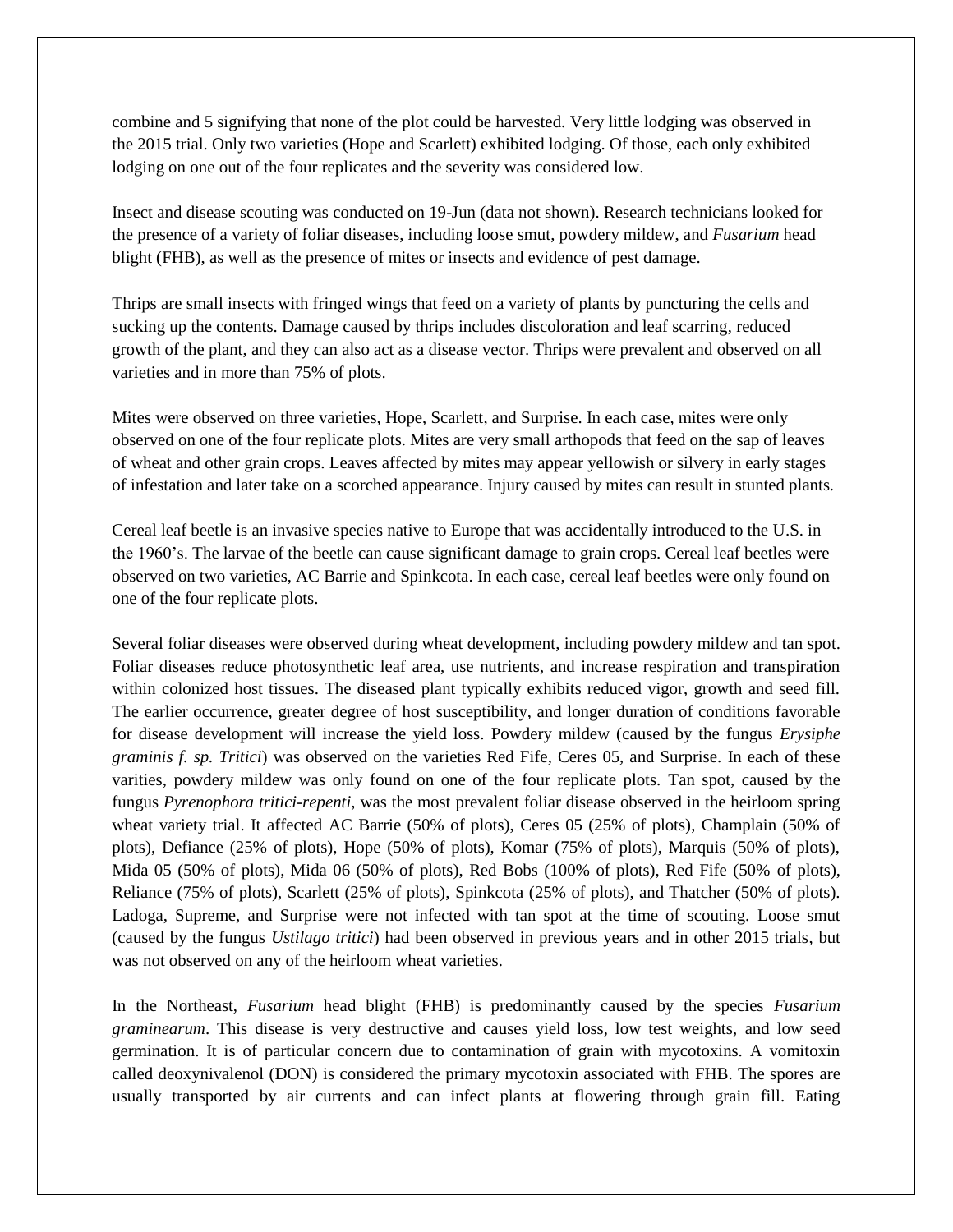contaminated grain greater than 1ppm poses a health risk to both humans and livestock. In the 2014 trial, thirteen of the 19 varieties displayed bleached grain heads which is associated with the presence of *Fusarium* head blight. Bleached heads with the presence of *Fusarium* head blight were not observed in any varieties in the 2015 trial. However, DON levels (Table 5) were not lower than in previous years.

There was no significant difference in yield among heirloom varieties (Figure 1). The average yield at 13.5% moisture for the trial was 1520 lbs per acre. Ladoga had the highest yield at 2183 lbs per acre. This was statistically similar to Ceres 05 (1480 lbs per acre), Champlain (1584 lbs per acre), Defiance (1473 lbs per acre), Hope (1734 lbs per acre), Marquis (1635 lbs per acre), Mida 05 (1567 lbs per acre), Red Fife (1706 lbs per acre), Spinkota (1830 lbs per acre), Supreme (1735 lbs per acre), and Surprise (1475 lbs per acre). The average harvest moisture for the Alburgh location was 15.6%. Three varieties (Supreme, Ladoga, and Red Bobs) tested below 14% moisture. The highest test weight was in the variety 'Supreme' (56.5 lbs per bushel). Test weight is the measure of grain density. It is determined by weighing a known volume of grain. Generally, the heavier the wheat is per bushel, the higher baking quality. The acceptable test weight for bread wheat is 56-60 lbs per bushel. The varieties Ceres 05, Defiance, Red Bobs, Reliance, and Supreme all had a test weight over 56 lbs per bushel.

| <b>Variety</b>   | Crude protein at<br>12% moisture | Crude protein at<br>14% moisture | <b>Falling</b><br>number | <b>DON</b> |
|------------------|----------------------------------|----------------------------------|--------------------------|------------|
|                  | $\frac{0}{0}$                    | $\frac{0}{0}$                    | sec                      | ppm        |
| <b>AC</b> Barrie | $11.\overline{8}^*$              | $11.\overline{6}^*$              | $331*$                   | $4.2^*$    |
| Ceres 05         | 11.7                             | 11.5                             | $348*$                   | $4.0*$     |
| Champlain        | $12.5^*$                         | $12.2^*$                         | 289                      | $3.9*$     |
| Defiance         | 11.3                             | 11.1                             | 318                      | 3.1        |
| Hope             | $12.8*$                          | $12.5*$                          | 335*                     | 7.1        |
| Komar            | $12.3*$                          | $12.0*$                          | 293                      | 4.7        |
| Ladoga           | 11.5                             | 11.3                             | $334*$                   | $3.7*$     |
| Marquis          | 11.4                             | 11.2                             | 339*                     | $4.2*$     |
| Mida 05          | $12.8*$                          | $12.5*$                          | 297                      | 5.7        |
| Mida 06          | 13.1                             | 12.8                             | 272                      | 6.4        |
| Red Bobs         | 11.1                             | 10.8                             | 352                      | 5.3        |
| Red Fife         | 11.3                             | 11.1                             | 288                      | 6.3        |
| Reliance         | 10.7                             | 10.4                             | 292                      | 4.7        |
| Scarlett         | 10.7                             | 10.4                             | 294                      | $4.0*$     |
| Spinkcota        | $12.5*$                          | $12.2*$                          | 312                      | $3.5*$     |
| Supreme          | 10.7                             | 10.5                             | 309                      | $4.0*$     |
| Surprise         | 11.2                             | 11.0                             | $330^*$                  | $4.2^*$    |
| Thatcher         | 12.5                             | $12.2^*$                         | 282                      | 5.2        |
| LSD(0.10)        | 1.4                              | 1.4                              | 27                       | 1.5        |
| Trial mean       | 11.8                             | 11.5                             | 312                      | 4.6        |

| Table 5: Quality of heirloom spring wheat for Alburgh, VT, 2015. |  |  |  |
|------------------------------------------------------------------|--|--|--|
|                                                                  |  |  |  |

\*Treatments that did not perform significantly lower than the top-performing treatment in a particular column are indicated with an asterisk.

Treatments indicated in **bold** had the top observed performance in a particular column.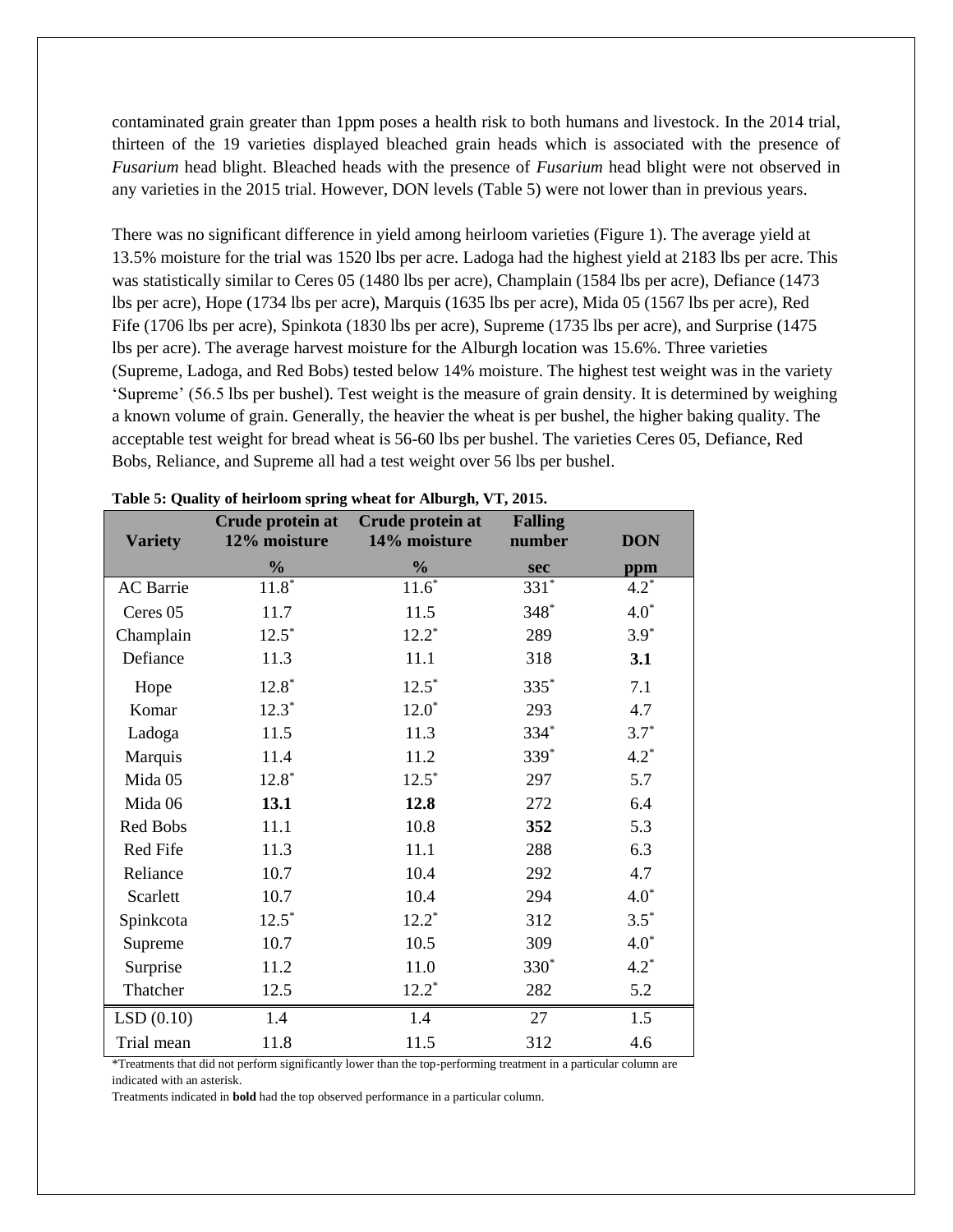Protein levels ranged from 10.7 to 13.1 percent at 12% moisture. Several varieties (AC Barrie, Ceres 05, Defiance, Ladoga, Marquis, Red Bobs, Red Fife, Reliance, Scarlett, Supreme, and Surprise) had crude protein levels below the 12% crude protein level considered optimal for commercial flour production. Mida 06 had the highest crude protein concentrations but was not significantly different than AC Barrie, Champlain, Hope, Komar, Mida 05, and Spinkcota. All of the varieties grown in Alburgh had high falling numbers over 250 seconds. The average falling number was 312 seconds, which once again indicates low enzymatic activity and sound quality wheat. In this year's trial, all the varieties grown in Alburgh had DON levels above 1.0 ppm, higher than the acceptable levels for human consumption.



that share a letter did not differ significantly by variety (p=0.10.) **Figure 1. Yield and protein of heirloom spring wheat varieties grown in Alburgh, VT, 2015. Treatments** 

## **DISCUSSION**

Warm temperatures and low precipitation encountered during 2015 contributed to higher yields than in many previous years of heirloom spring wheat trials. However, the warm weather and high precipitation in June were also likely contributors to the high prevalence of foliar disease and accompanying DON levels, which were higher than in many previous years.

There is generally an inverse relationship between yield and protein. As yield increases, protein levels generally decrease, and when yields are low, protein levels are generally high. However, this was not